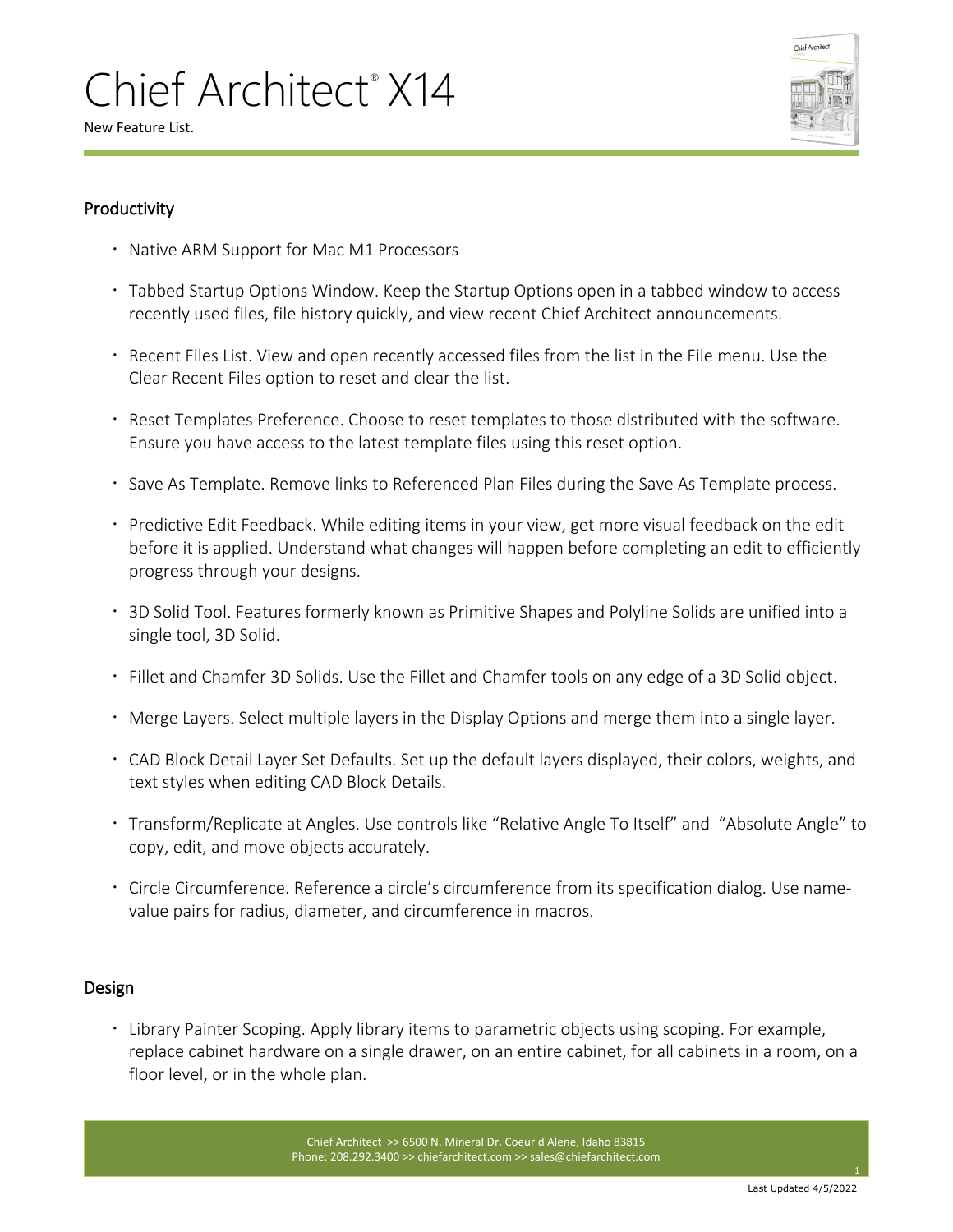

New Feature List.

- Library Painter for Cabinet Feet and Pilasters. Change the feet and pilasters for a cabinet; choose objects from the Library Browser and click on the cabinet to apply.
- Replace Freestanding Symbols via Painting. Use Library Painter and Scoping Controls to replace symbol objects in your designs. Choose a new barstool from the library, and click on an existing barstool in your design to replace it and items like it.
- Custom Pattern Generation. Choose any file on your system as a reference for a material's custom pattern generation. Use AO or Roughness maps to generate cleaner custom patterns.
- Merge Collinear Walls. Use the Auto Merge Collinear Wall feature in the General Wall Defaults to control whether wall breaks mend automatically.
- Omit Foundation per Room. Choose to build or exclude a foundation in the Room Specification dialog; useful for spaces like patios.
- Display Control of Shutters. Use layers to control whether shutters are displayed in plan or 3D views—display shutters as Open or Closed.
- Control Louver Size for Shutters. Specify the size for louvers on parametric window and door shutters.
- Copy/Paste Bay Windows. Use the copy/paste tools on the parametric bay, box, and bow windows to replicate them throughout your design.
- Explode Bay/Bow/Box Window. Break parametric bow windows into their wall and window subcomponents to be edited fully.
- Rotate Cabinet Hardware. When attaching hardware to cabinets, it is auto-rotated to suit the face item; hardware can manually be rotated in the Cabinet Specification dialog as necessary.
- Resize Cabinet Hardware. Choose to change the size of hardware attached to cabinets through the cabinet's Size Orientation dialog.
- Cabinet Doors Open Beyond 90d. Specify open cabinet doors with a swing up to 180 degrees.
- Control Cabinet Shelf Spacing. Specify the default spacing between cabinet shelves.
- Copy Sun Angles. Create duplicate sun angles, then move and adjust the copies to represent different seasons and times for sun studies and lighting effects.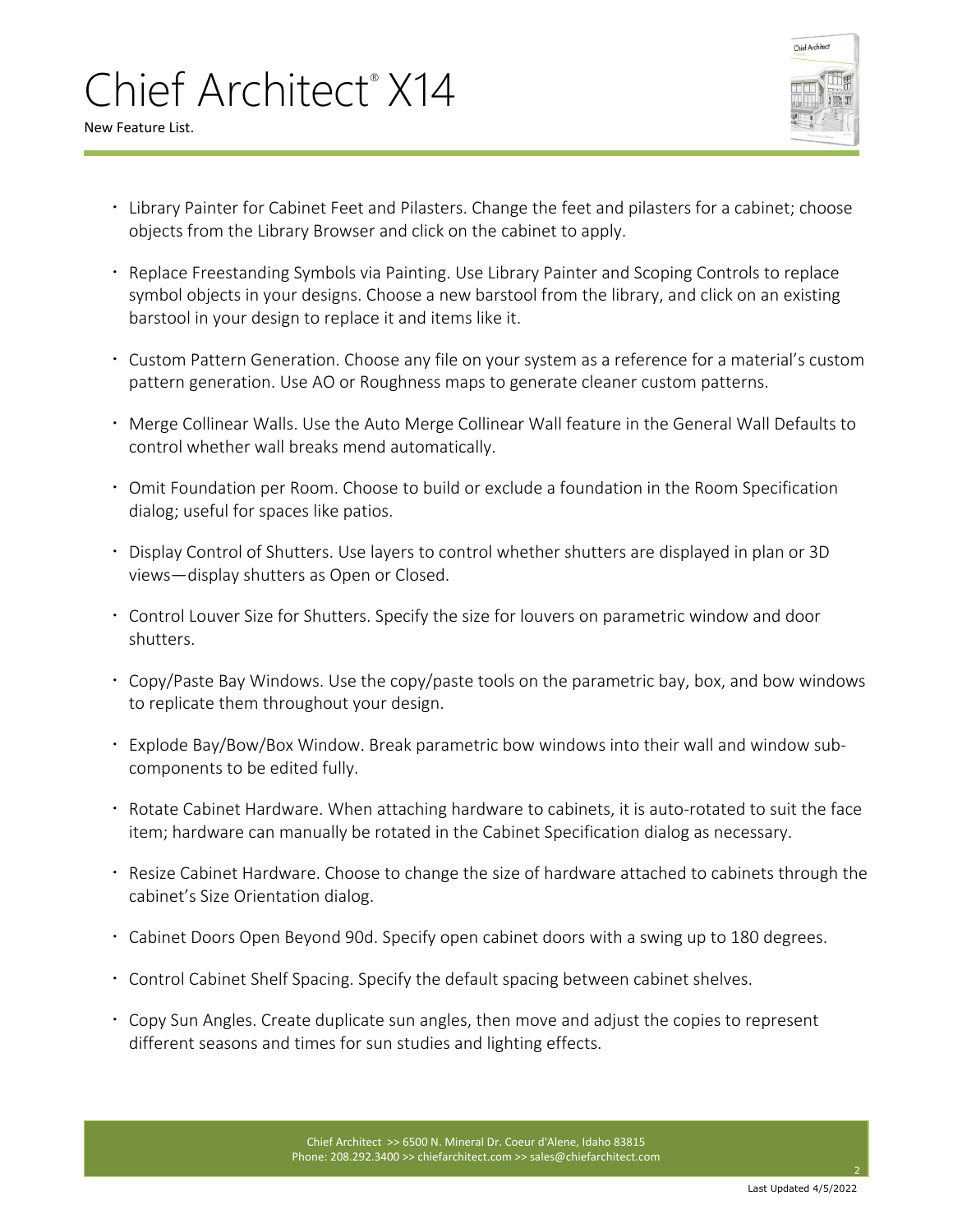Chief Architec

New Feature List.

#### Building Construction

- $\cdot$  Shoe Plates for Roof Overbuild. Specify roof overbuild conditions for a remodel or in new construction and automatically generate framing with shoe plates.
- **Structural Purlins. Specify pocket purlins in the roof's platform assembly to automatically generate** them as part of the structural layer.
- Energy Heel Trusses. Choose to set up your default template to use Energy Heel Trusses by default.
- Curved Roof Generation. Turning ON the Curved roof attribute automatically applies curved values.
- Control Frieze Boards per Wall. Use the "Include Frieze" checkbox for granular control over the location of automatic Frieze Boards.
- Wall Plates per Wall Type. Designate the number of top and bottom wall plates within the Wall Type specification dialog.
- Cut Lengths for Wall Plates. Specify maximum plate lengths for wall tops and bottoms. Automatic framing will optimize them to stagger the joints and bear over studs as necessary.
- Multiple King Studs per Opening. Specify the number of kings studs generated for openings in the framing defaults.
- Rough Opening Panel in Dialogs. Access controls unique to rough openings for doors, windows, and wall niches in the object specification dialog.
- Framing Reference Markers. Create framing reference markers for each level of your design to control where framing originates; choose which types of framing members reference the marker (floor, ceiling, wall). Use Stud Rollout controls to manage the framing start point for walls.
- Build All Framing Tool. Choose to "Build All Framing" in your project, generating Roof, Wall, Platform, and Deck framing in a single click.
- Export EasyFrame Wall Panelization. Optimize framing designs for panelized construction and use with automated sawing machines. Export to .EZF format.
- Framing Member Role. Use the Role option in the Framing Specification dialog to control how individual framing objects are represented in schedules.

Chief Architect >> 6500 N. Mineral Dr. Coeur d'Alene, Idaho 83815 Phone: 208.292.3400 >> chiefarchitect.com >> sales@chiefarchitect.com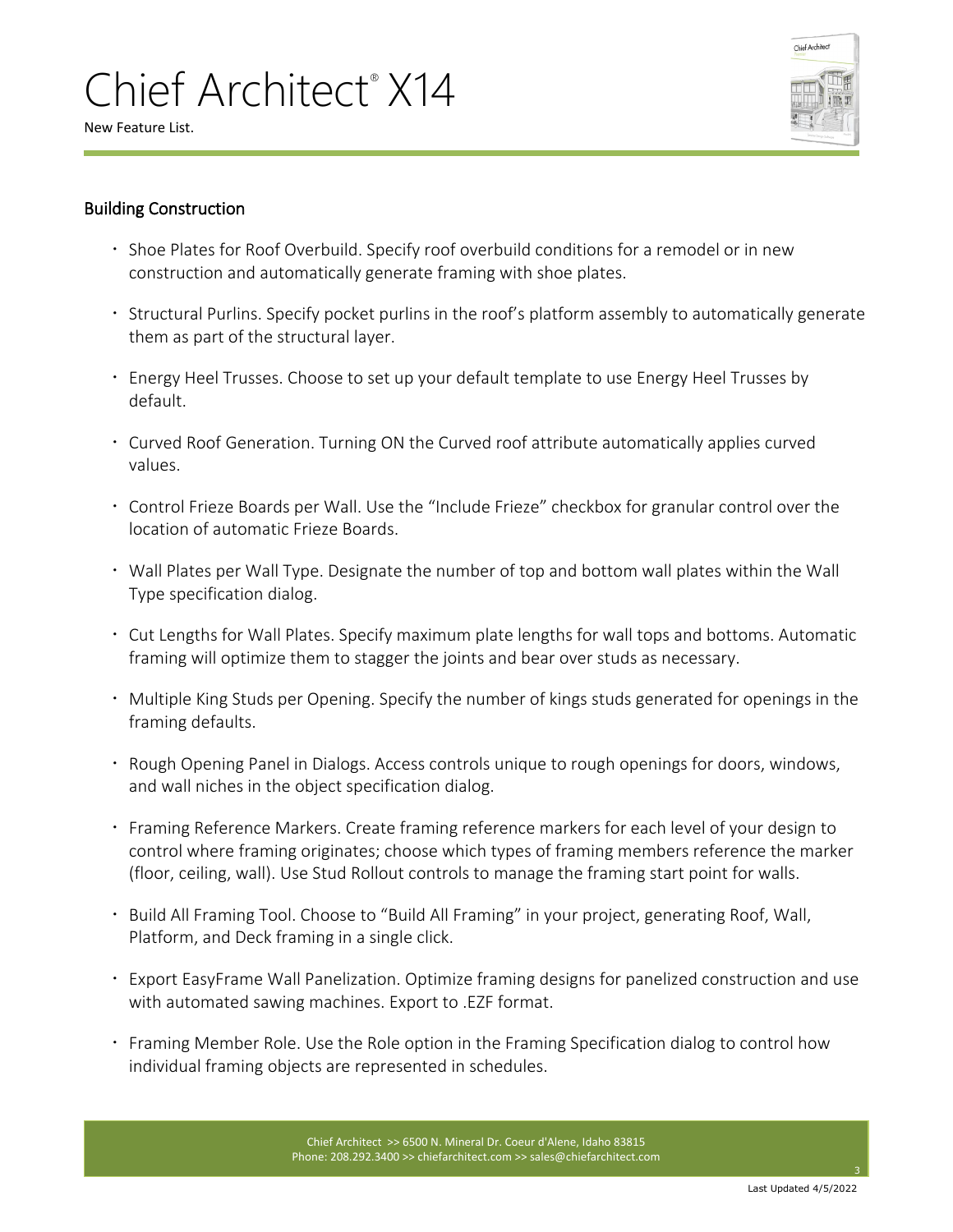

New Feature List.

#### Presentation

- 3D Reference Display Rendering Techniques. Display Standard, Technical Illustration, Vector, and Glass House as 3D reference overlay.
- Transparency in Vector Views. Materials with transparent properties will show as see-through in vector views.
- . Spherical Backdrop Controls. Control offsets, orientation, and Eye Level for spherical backdrops.
- Control Walkthrough Sunlight. Set up sunlight intensity and direction for individual walkthroughs.
- Cloud Share Walkthroughs. Post recorded walkthroughs to a Chief Architect cloud account and share them via e-mail, hyperlinks, or embedding them onto websites.
- Update and Replace Cloud Files. Choose to replace existing 360 renderings and Walkthroughs stored in your digital locker with updated versions instead of creating copies.

### Drafting / Project Management

- **Stacked Fraction Dimension Format. Displaying fractions as stacked in a horizontal or diagonal** format can make dimensions more readable and compact.
- Centerline Dimension Marker. Control the location and orientation of a dimension's centerline (CL) indicator.
- Wall Dimension Locate Controls. Granular controls for wall dimensions locates; set up combinations to include or exclude interior and exterior walls, and control the side to which dimensions snap.
- **Inner and Outer Dimension Controls. When setting up Dimension Defaults, control the behaviors 1** of Automatic Dimension features. Customize how each level of dimensions locate items in your projects; set up multiple defaults to create automatic dimensions for different uses (Kitchen and Bath vs. Framing, for example).
- Dimension Snapping. Dimensions prioritize object snaps, making it easy to accurately control their start and end locations.
- Dimension Framing in Elevation Views. Display and dimension to framing members in Elevation and Cross Section views.

Chief Architect >> 6500 N. Mineral Dr. Coeur d'Alene, Idaho 83815 Phone: 208.292.3400 >> chiefarchitect.com >> sales@chiefarchitect.com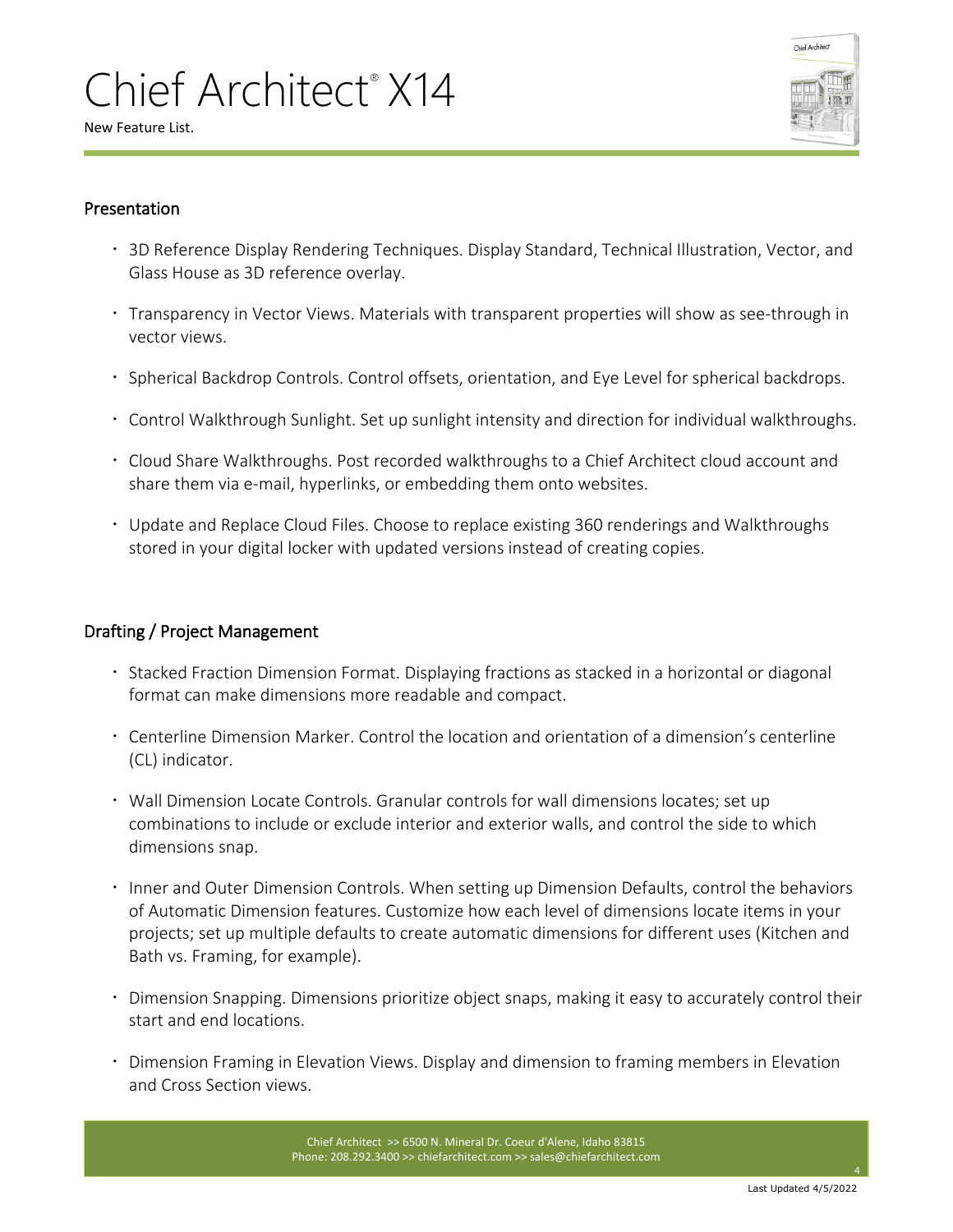

New Feature List.

- Dimension Dialog. Manage dimension extension settings and control multiple elements at once with table interface. See interactive previews of dimension settings.
- Text Arrows. Adding an arrow to Rich Text will automatically recognize the text's justification and orient the arrow's location to the appropriate side.
- Arrow Tails. Add tails to line arrows using flag parametric options.
- Leader Line Arrows. Use edit handles to automatically generate a new leader line on text objects.
- Shape Labels. Specify labels for primitive shape objects.
- Rotate Notes and Callouts. Use the rotate handle to rotate notes and callout shows and control the orientation of text inside them.
- Cross Section Callout Flags. Add flags to the tail end of Cross Section Callouts to show an indication of view direction or as stylistic detail.
- Linked Callouts. Use callouts as hyperlinks between views. Quickly access and open views to traverse between CAD Details, Saved Plan Views, Camera Views, and Layouts.
- Callout Labels in Layouts. Display a view's callout as part of the label when sent to layout.
- Control Display of Schedule Callouts. Independently control the display of object labels and their corresponding schedule callouts. Choose to display both at once, none, or just one in any given view.
- Swap Rows/Columns in Schedules. Change the orientation of schedule data by transposing the listing of the vertical column data as horizontal rows.
- Multiple Text Styles for Schedules. Adjust the text style associated with schedule title and column headers separately from data rows.
- Control Schedule Row Height. Specify the top and bottom margin for rows in schedules.
- Polylines in Schedules. Choose to include CAD polylines in schedules and report information like the number of lines and perimeter.
- Backsplashes, Counters, and Material Regions in Schedules. Include custom 3D surfaces like backsplashes, counters, and wall and floor material regions in schedules.
- Slabs in Schedules. Include custom slabs in schedules and display attributes like thickness, area, and volume.

Chief Architect >> 6500 N. Mineral Dr. Coeur d'Alene, Idaho 83815 Phone: 208.292.3400 >> chiefarchitect.com >> sales@chiefarchitect.com